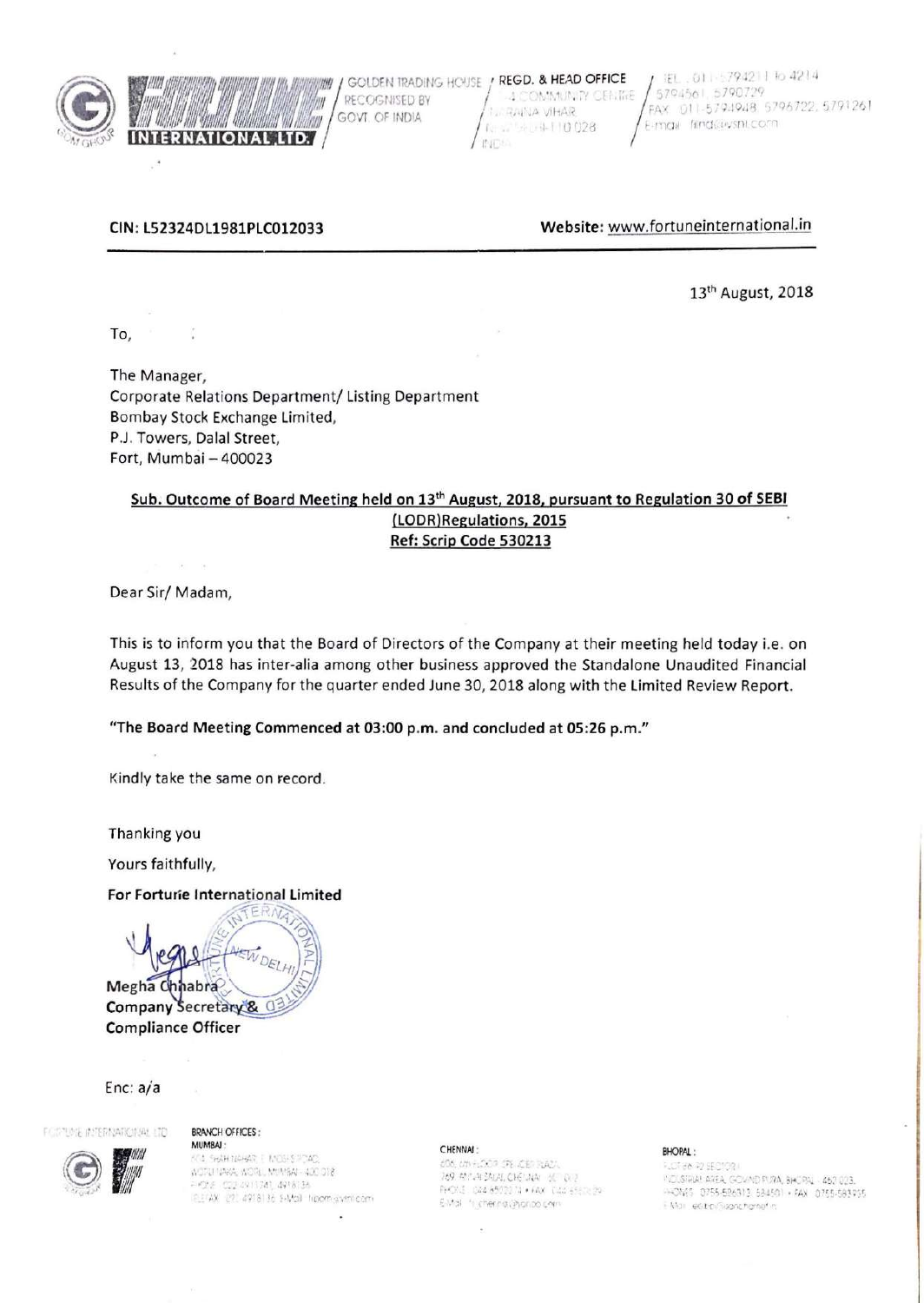## Fortune International Limited CIN No. L52324DL1981PLC012033 Regd. Office: G-4, Community Centre, Naraina Vihar, New Delhi-110028 E- Mail ID for investors: rekha.srivastava2016@gmail.com Tel: 011-25774212-214, 25771629

|            |                                                                                |                          |                        |                          | Rs. in lakhs)            |
|------------|--------------------------------------------------------------------------------|--------------------------|------------------------|--------------------------|--------------------------|
|            | Statement of Standalone Unaudited Results for the Quarter ended 30th June 2018 |                          |                        |                          |                          |
| Sr.<br>No. | <b>Particulars</b>                                                             | Quarter Ended            |                        |                          | Year Ended               |
|            |                                                                                | 30-Jun-18<br>(Unaudited) | 31-Mar-18<br>(Audited) | 30-Jun-17<br>(Unaudited) | 31-Mar-18<br>(Audited)   |
| 1          | Revenue from operations                                                        | $\pm$                    |                        |                          |                          |
| $_{II}$    | Other income                                                                   |                          | 0.02                   | ۰                        | 17.99                    |
| Ш          | Total Income (I+II)                                                            | $\overline{\phantom{a}}$ | 0.02                   | ÷                        | 17.99                    |
| IV         | <b>Expenses</b>                                                                |                          |                        |                          |                          |
|            | Employee benefits expenses                                                     | 0.48                     | 0.46                   | 0.46                     | 1.85                     |
|            | <b>Finance Cost</b>                                                            | 6.58                     | 6.78                   | 6.58                     | 26.67                    |
|            | Depreciation and amortization expense                                          |                          |                        |                          | $\sim$                   |
|            | Other expenses                                                                 | 0.63                     | 1.02                   | 3.71                     | 6.46                     |
|            | <b>Total Expenses</b>                                                          | 7.70                     | 8.26                   | 10.75                    | 34.97                    |
| V          | Profit before tax (III-IV)                                                     | (7.70)                   | (8.24)                 | (10.75)                  | (16.98)                  |
| VI         | Tax Expenses:                                                                  |                          |                        |                          |                          |
|            | Income tax                                                                     | $\scriptstyle\star$      | $\alpha$               | $\overline{\phantom{a}}$ | $\overline{\phantom{a}}$ |
|            | Deferred tax                                                                   | ٠                        | ÷.                     | w.                       | ٠                        |
|            | Earlier year tax                                                               | ä                        |                        |                          |                          |
|            | Profit for the period (V-VI)                                                   | (7.70)                   | (8.24)                 | (10.75)                  | (16.98)                  |
|            | Total Paid-up Equity Share Capital (Face Value Rs. 10/-<br>each)               | 704.00                   | 704.00                 | 704.00                   | 704.00                   |
|            | Reserves excluding Revaluation Reserves                                        |                          |                        |                          | 790.12                   |
|            | Earnings Per Share (of Rs. 10/- each) (not annualized)                         |                          |                        |                          |                          |
|            | a. Basic                                                                       | (0.11)                   | (0.12)                 | (0.15)                   | (0.24)                   |
|            | b. Diluted                                                                     | (0.11)                   | (0.12)                 | (0.15)                   | (0.24)                   |

Notes:

1. The above unaudited results have been reviewed by the Audit Committee and approved in the meeting of Board of Directors held on Monday, 13th August 2018 and Statutory Auditors of the Company have carried out Limited Review of the same.

2. The Company's net-worth as at 30th June 2018 is eroded by its accumulated losses. However, having regard to improved operational performance on account of stabilisation of new businesses, financial support from its promoters etc, the management has prepared the financial results on going concern and no adjustments are required to the carrying value of assets and liabilities.

3. The Ind AS compliant corresponding figures in the previous year are not subject to review/audit. However the Company's management has exercised due diligence to ensure that the financial results provide fair view of its affairs.

4. Previous year figures have been regrouped and rearranged wherever necessary.

Place: New Delhi Date: : 3th August 2018

By Order of the Board For Fortune International Limited **Bharadwai Managing Director** DIN:00040191